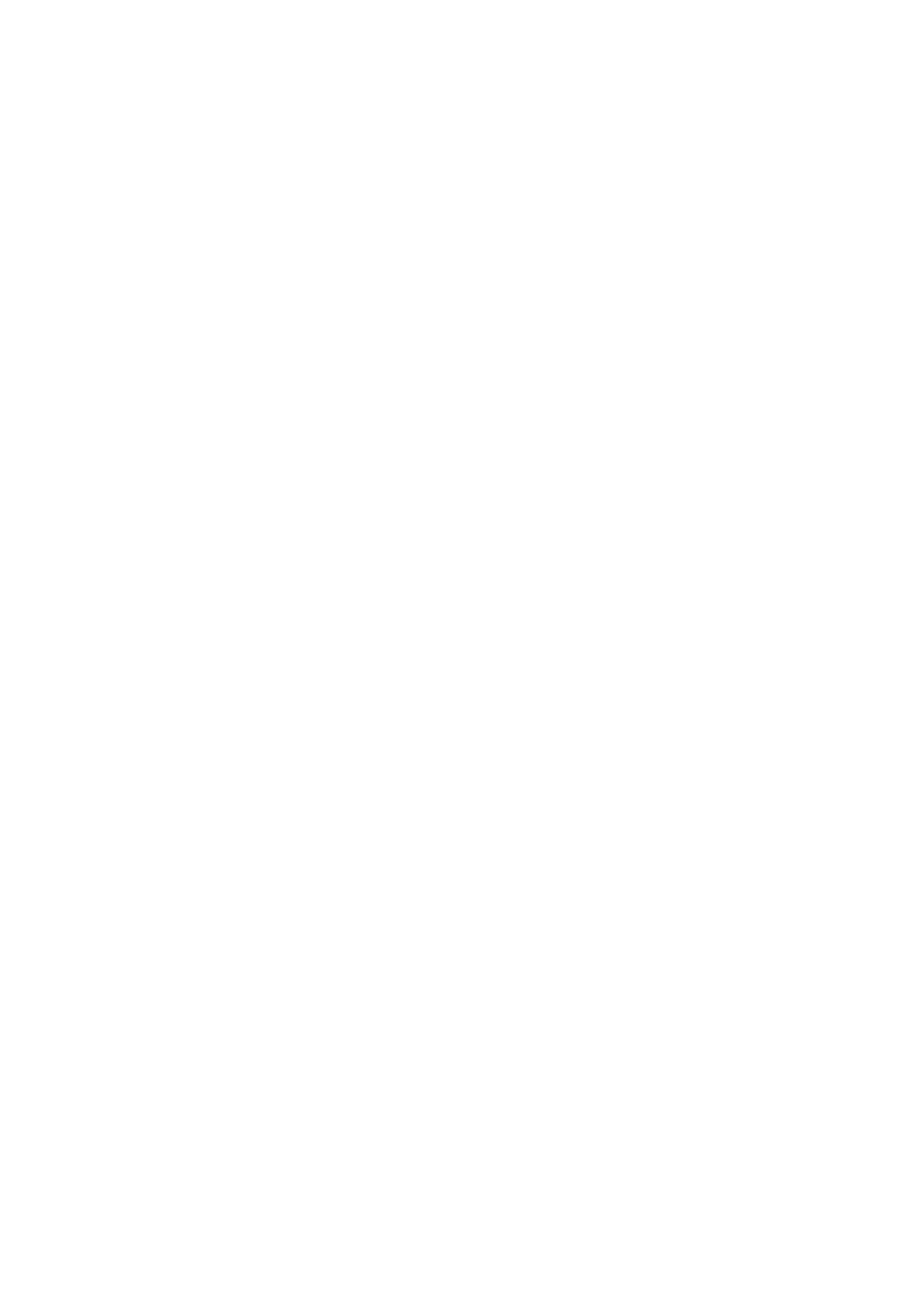

*Building Control Act 1991*

## **BUILDING (AMENDMENT) REGULATIONS 2020**

*Approved by Tynwald: 18 February 2020 Coming into Operation: in accordance with regulation 2*

The Department of Environment, Food and Agriculture makes the following Regulations under section 1 of, and Schedule 1 to, the Building Control Act 1991.

<span id="page-2-0"></span>**1 Title**

These Regulations are the Building (Amendment) Regulations 2020.

#### <span id="page-2-1"></span>**2 Commencement**

If approved by Tynwald, these Regulations come into operation on 24 February 2020<sup>1</sup> .

#### <span id="page-2-2"></span>**3 Amendments to the Building Regulations 2014**

- (1) The Building Regulations 2014<sup>2</sup> are amended as follows.
- (2) In regulation 24 (airtightness testing of building fabric)
	- (a) in paragraph (1)(a), for "Part L" substitute  $\mathbf{C}$ Part L1(a)(i) $\mathbf{E}$ ; and
	- (b) omit paragraph (3).
- (3) After regulation 30(4) insert
	- **EG**(5) Despite the coming into operation of the Building (Amendment) Regulations 2019 and the Building (Amendment) Regulations 2020 ("new requirements"), any building work in respect of which an application has been made before 31 December 2019 and which is completed before 31 December 2025 may be granted a certificate under regulation 21 if the work complies with the requirements of these Regulations as they were in operation immediately before the coming into force of the new requirements.

 $\overline{a}$ 

<sup>&</sup>lt;sup>1</sup> Tynwald approval required under section 37 of the Building Control Act 1991.

<sup>2</sup> SD 2014/0165.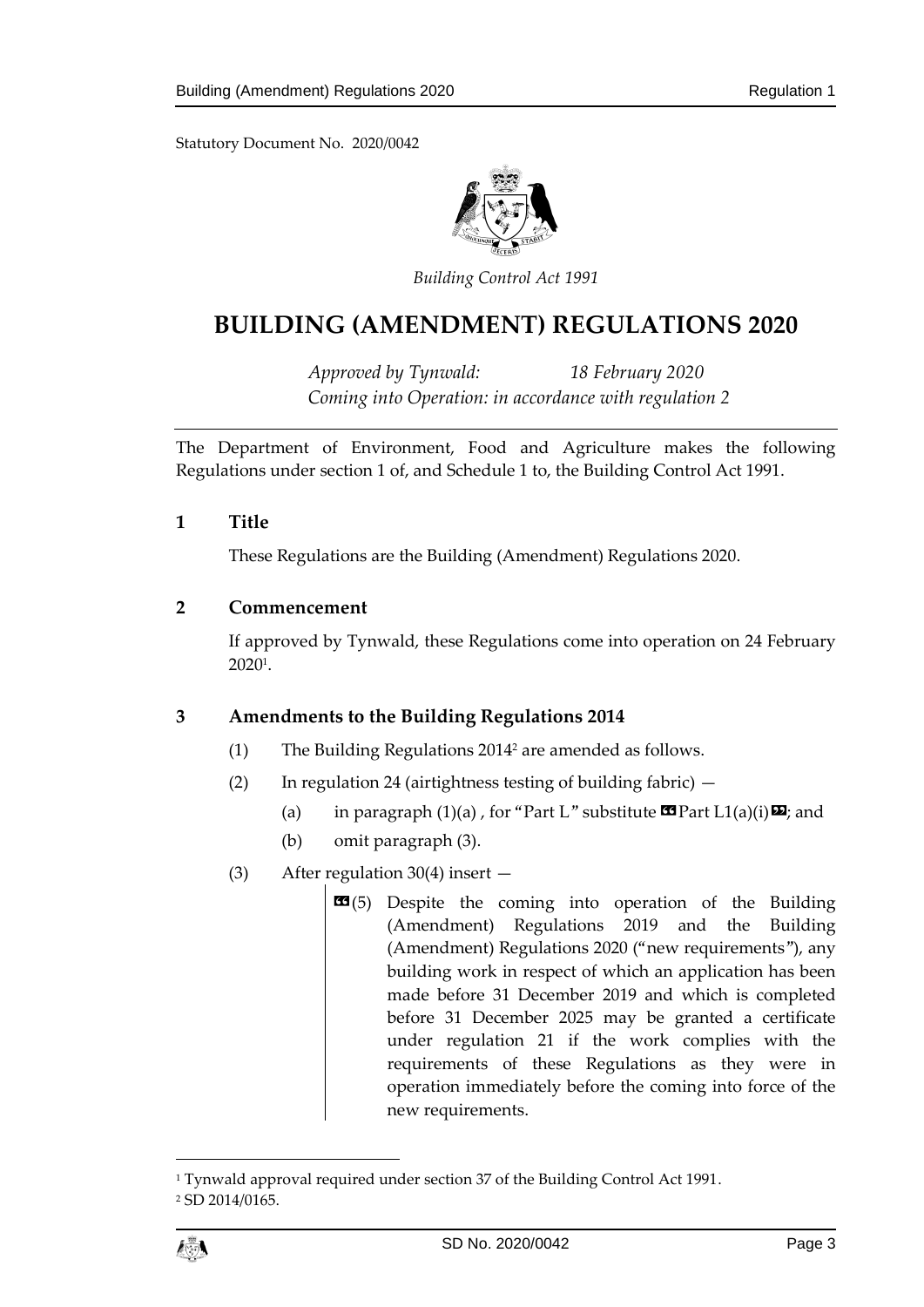- (6) Nothing in paragraph (5) prevents building works in respect of which an application was made before 31 December 2019 from being completed in compliance with these Regulations, as amended by the new requirements.
- (4) For Schedule 4, substitute the Schedule 4 contained in the Schedule to these Regulations.

#### <span id="page-3-0"></span>**4 Revocation**

- (1) In the Building (Amendment) Regulations 2019<sup>3</sup> , regulation 4 is deleted.
- (2) The Building (Amendment) (No. 2) Regulations 2019<sup>4</sup> are revoked.

#### **MADE 31 JANUARY 2020**

#### **GEOFFREY BOOT** *Minister for Environment, Food and Agriculture*

1 <sup>3</sup> SD 2019/0276.



<sup>4</sup> SD 2019/0447.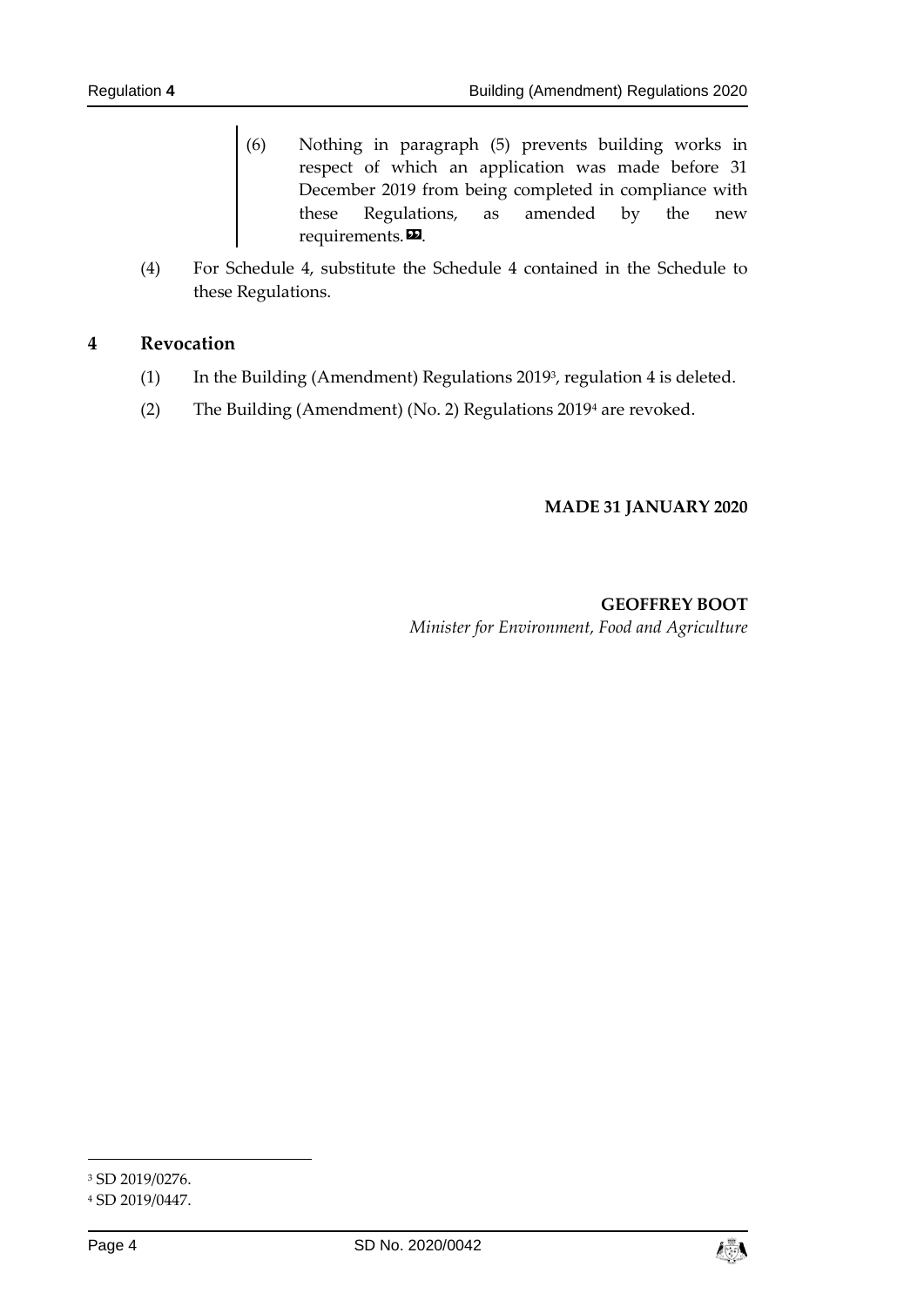#### **SCHEDULE**

[Regulation 3(4)]

#### **«SCHEDULE 4**

#### <span id="page-4-1"></span><span id="page-4-0"></span>**ENERGY EFFICIENCY REQUIREMENTS**

[Regulations 6 and 21E]

## **PART 1 — INTRODUCTORY**

#### **1 Interpretation of Schedule 4**

[SI 2010/2214/35 and drafting]

In this Schedule —

- "building" means the building as a whole or parts of it that have been designed or altered to be used separately;
- "building envelope" in relation to a building means the walls, floor, roof, windows, doors, roof windows and roof-lights;
- "fabric energy efficiency" means the space heating and cooling requirements per square metre of floor area of a new dwelling;
- "major renovation" means the renovation of a building where more than 25% of the surface area of the building envelope undergoes renovation;
- "new dwelling" does not include a dwelling that is formed by a material change of use of a building;
- "SAP value" means the value of the energy performance of a building calculated or measured in accordance with the approved documents; and
- "target SAP value" means the value in column B of the table in the Schedule to the Building Control (Approved Documents) (No. 2) Order 2019<sup>5</sup> for the time period in the corresponding row of column A of that table where plans are deposited for a new building with the building authority.

#### **2 Application of energy efficiency requirements**

[SI 2010/2214/21 and drafting]

- (1) The energy efficiency requirements apply to  $-$ 
	- (a) the erection of any building of a kind falling within this subparagraph;

<sup>5</sup> SD 2019/0448.



1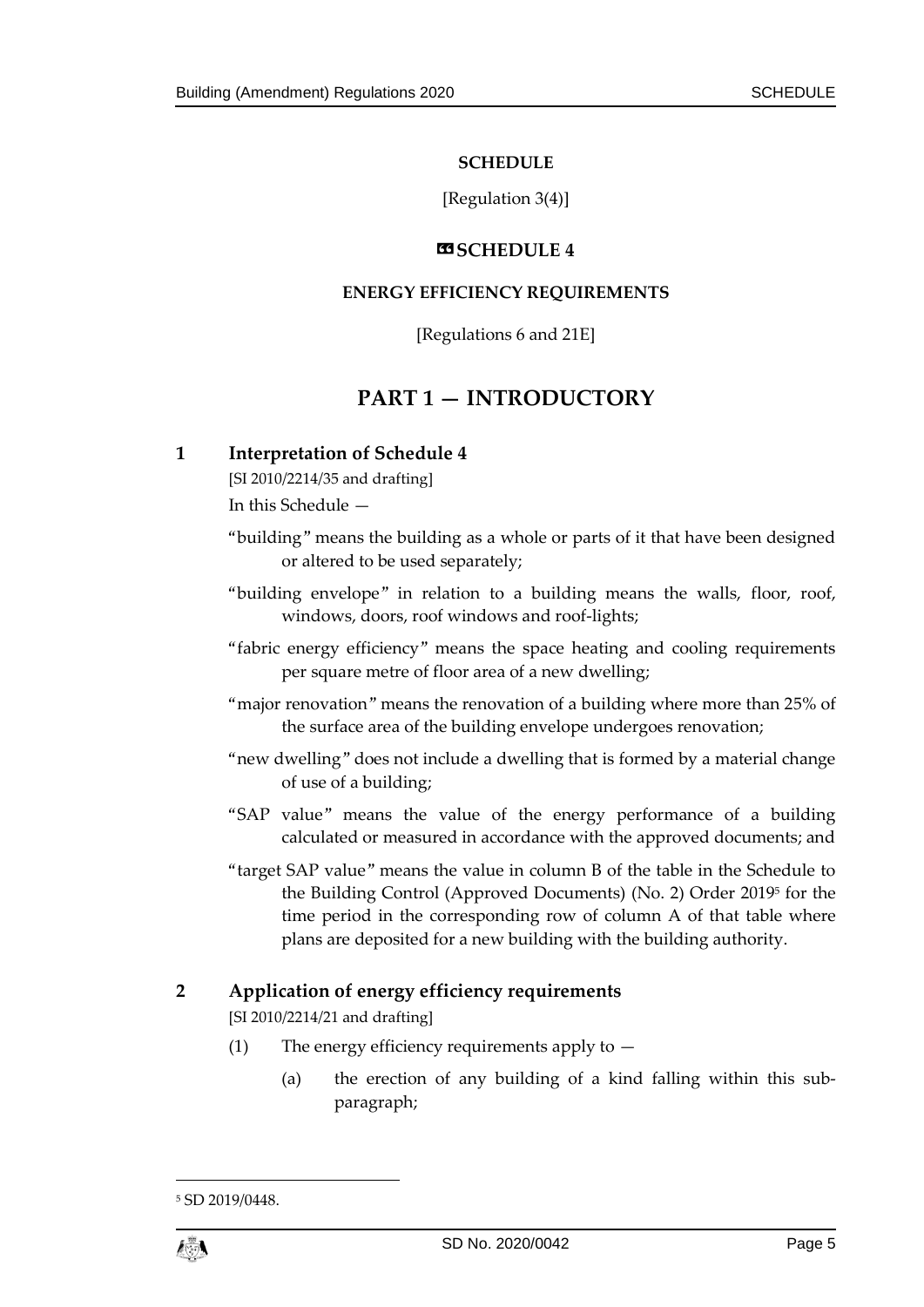- (b) the extension of any such building, other than an extension to which sub-paragraph (4) applies; and
- (c) the carrying out of any work to or in connection with any such building or extension.
- (2) A building falls within sub-paragraph (1) if it  $-$ 
	- (a) is a roofed construction having walls;
	- (b) uses energy to condition the indoor climate; and
	- (c) does not fall within one or more of the categories listed in subparagraph (3).
- (3) The categories referred to in sub-paragraph (2)(c) are buildings which are —
	- (a) included on the Protected Buildings Register in accordance with section 14 (the protected buildings register) of the Town and Country Planning Act 1999 where compliance with the requirements would unacceptably alter their character or appearance;
	- (b) used primarily or solely as places of worship;
	- (c) temporary buildings, industrial sites, workshops and nonresidential agricultural buildings with low energy demand;
	- (d) stand-alone buildings other than dwellings with a total useful floor area of less than 50 square metres.
- (4) This sub-paragraph applies to any extension of a building falling within class 6 in Schedule 2 except a conservatory, sunroom or porch —
	- (a) where any wall, door or window separating the conservatory or porch from that building has been removed and not replaced with a wall, door or window; or
	- (b) into which the building's heating system has been extended.
- (5) In this paragraph
	- (a) a reference to industrial sites and workshops with low energy demand is a reference to buildings used to accommodate industrial activities in spaces where the air is not habitually heated or cooled other than by the industrial activity itself;
	- (b) a reference to non-residential agricultural buildings with low energy demand is a reference to buildings designed to be used separately that are heated only for specific purposes of short duration (such as plant germination or egg hatching);
	- (c) "place of worship" means a building used for formal public worship and any adjoining space the function of which is directly linked to that use;

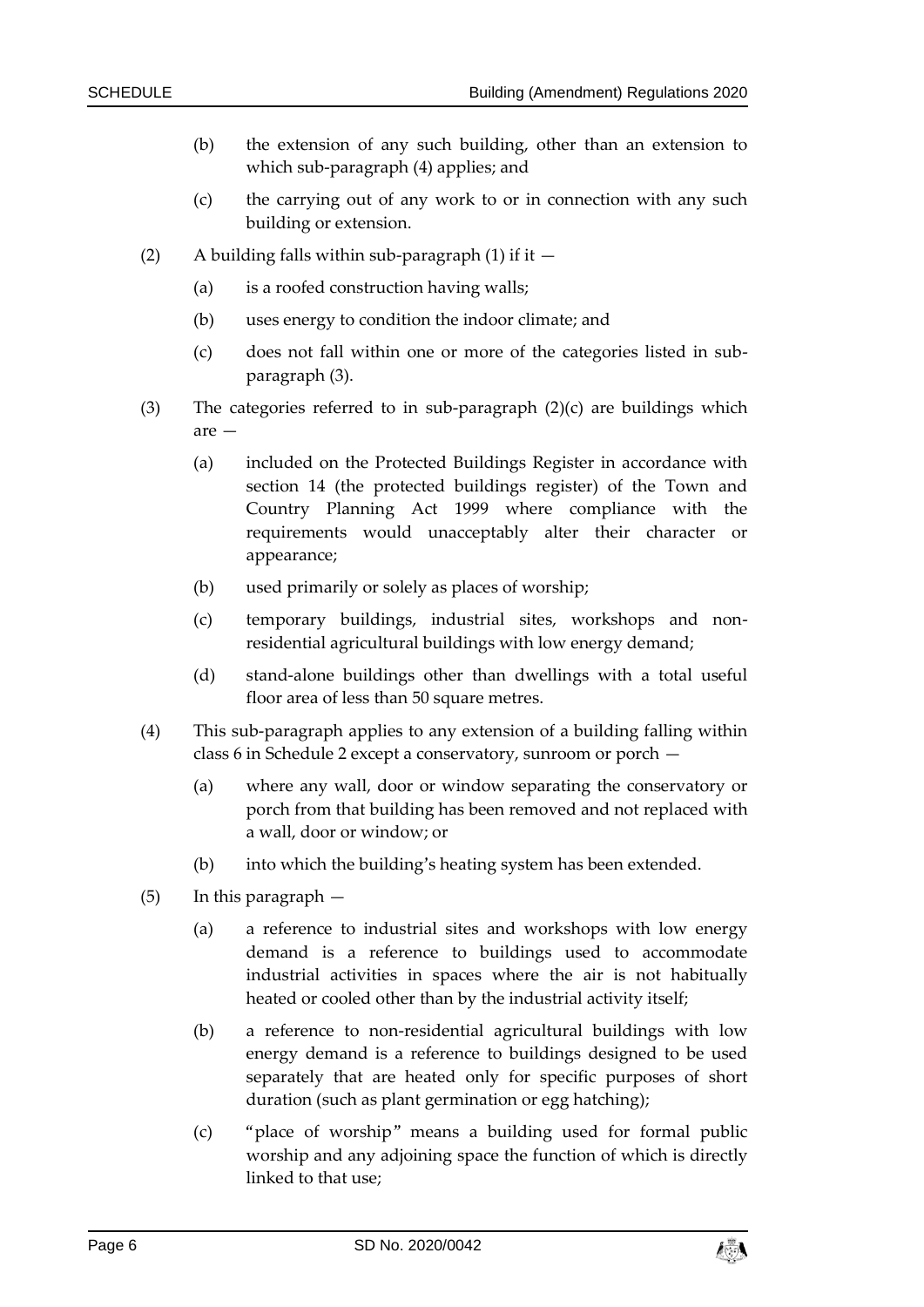- (d) "stand-alone building" means a building entirely detached from any other building;
- (e) "temporary building" has the same meaning as in Class 3 of Schedule 2 and includes a portable or modular building;
- (f) "total useful floor area" means the total area of all enclosed spaces measured to the internal face of the external walls.

## **PART 2 — ENERGY EFFICIENCY REQUIREMENTS FOR EXISTING BUILDINGS**

#### **3 Requirements relating to a change to energy status**

[SI 2010/2214/22 and drafting]

Where there is a change to a building's energy status, such work, if any, must be carried out as is necessary to ensure that the building complies with the applicable requirements of Part L of Schedule 1.

# **4 Requirements for the renovation or replacement of thermal elements**

[SI 2010/2214/23 and drafting]

- (1) Where the renovation of an individual thermal element
	- (a) constitutes a major renovation; or
	- (b) amounts to the renovation of more than 50% of the element's surface area,

the renovation must be carried out so as to ensure that the whole of the element complies with paragraph L1(a)(i) of Schedule 1, in so far as that is technically and functionally feasible and economically reasonable.

- (2) Where the whole or any part of an individual thermal element is proposed to be replaced and the replacement —
	- (a) constitutes a major renovation; or
	- (b) (in the case of part replacement) amounts to the replacement of more than 50% of the thermal element's surface area,

the whole of the thermal element must be replaced so as to ensure that it complies with paragraph L1(a)(i) of Schedule 1, in so far as that is technically and functionally feasible and economically reasonable.

#### **5 Consequential improvements to energy performance**

[SI 2010/2214/28 and drafting]

(1) Sub-paragraph (2) applies to an existing building with a total useful floor area over 1,000m<sup>2</sup> where the proposed building work consists of or includes —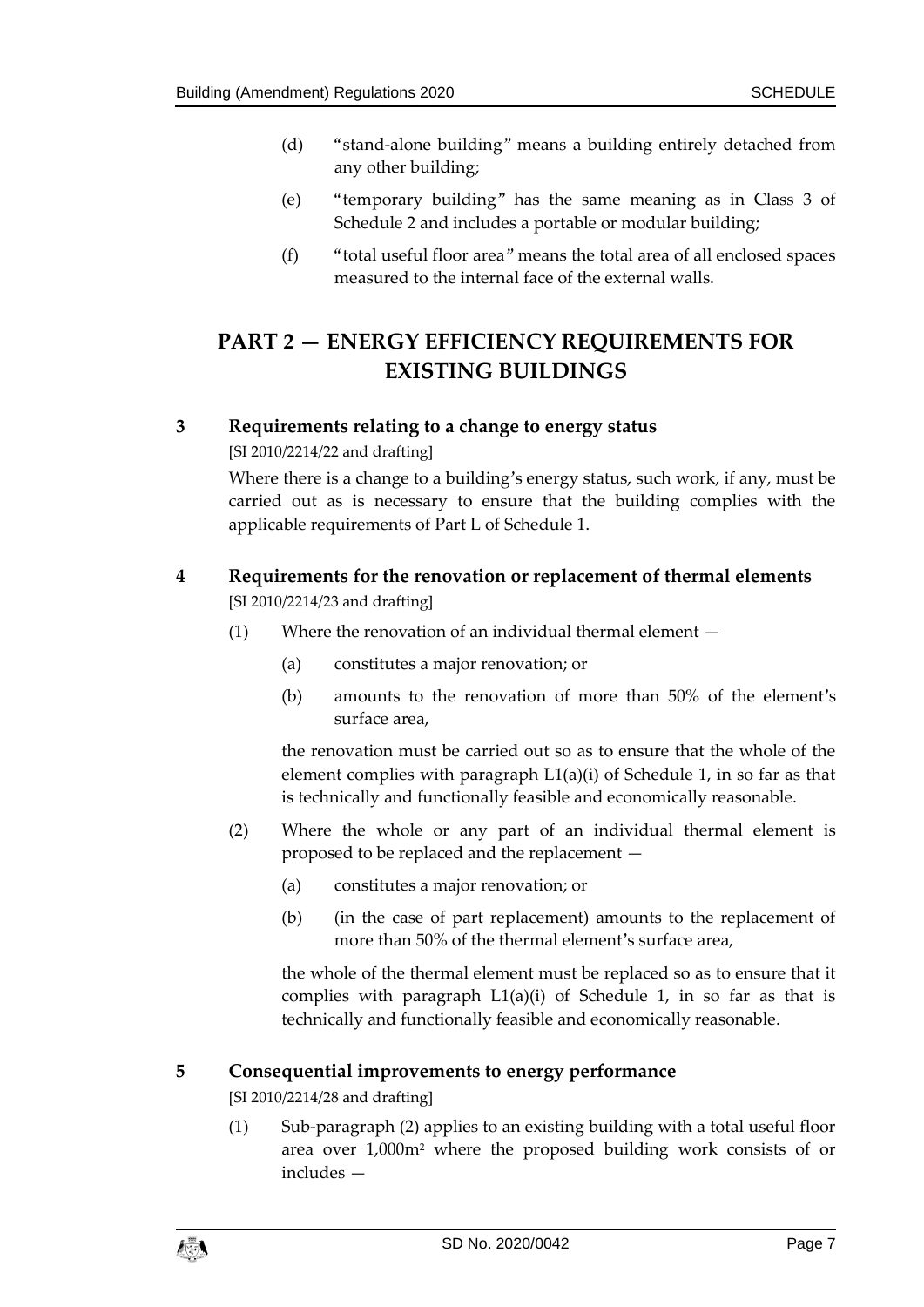- (a) an extension;
- (b) the initial provision of any fixed building services; or
- (c) an increase to the installed capacity of any fixed building services.
- (2) Subject to sub-paragraph (3), where this sub-paragraph applies, such work, if any, must be carried out as is necessary to ensure that the building complies with the requirements of Part L of Schedule 1.
- (3) Nothing in sub-paragraph (2) requires work to be carried out if it is not technically and functionally feasible and economically reasonable.

## **PART 3 — ENERGY EFFICIENCY REQUIREMENTS FOR NEW BUILDINGS**

#### **6 Consideration of high-efficiency alternative systems for new buildings** [SI 2010/2214/25A and drafting]

- (1) Before construction of a new building starts, the person who is to carry out the work must analyse and take into account the technical, environmental and economic feasibility of using high-efficiency alternative systems (such as the following systems) in the construction, if available —
	- (a) decentralised energy supply systems based on energy from renewable sources;
	- (b) cogeneration;
	- (c) district or block heating or cooling, particularly where it is based entirely or partially on energy from renewable sources; and
	- (d) heat pumps.
- (2) The person carrying out the work must
	- (a) not later than the beginning of the day before the day on which the work starts, give the building authority a notice which states that the analysis referred to in sub-paragraph  $(1)$  -
		- (i) has been undertaken;
		- (ii) is documented; and
		- (iii) the documentation is available to the authority for verification purposes; and
	- (b) ensure that a copy of the analysis is available for inspection at all reasonable times upon request by an officer of the building authority.

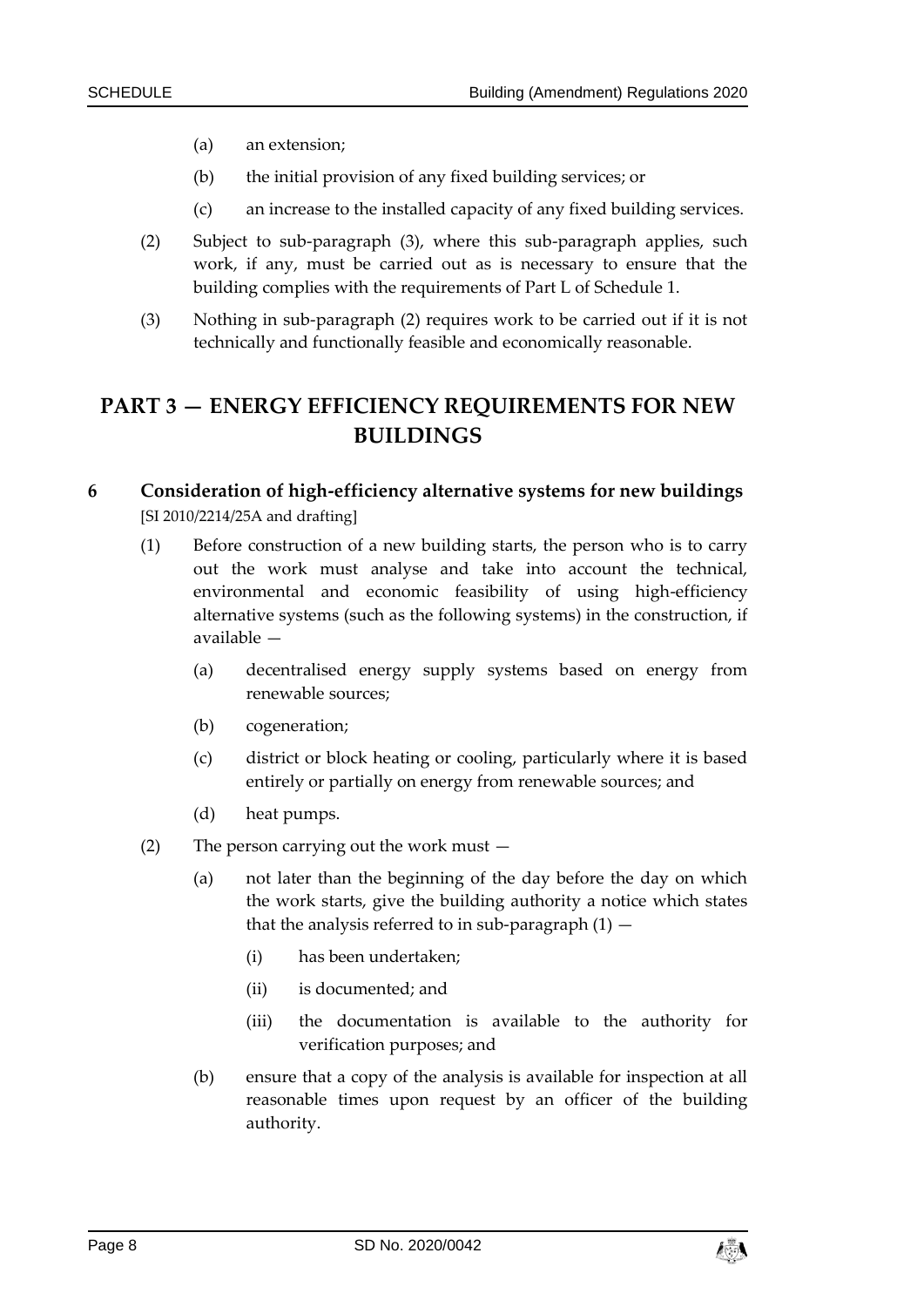- (3) An authorised officer of the building authority may require production of the documentation in order to verify that this paragraph has been complied with.
- (4) The analysis referred to in sub-paragraph  $(1)$ 
	- (a) "cogeneration" means simultaneous generation in one process of thermal energy and one or both of the following —
		- (i) electrical energy;
		- (ii) mechanical energy;
	- (b) "district or block heating or cooling" means the distribution of thermal energy in the form of steam, hot water or chilled liquids, from a central source of production through a network of multiple buildings or sites, for the use of space or process heating or cooling;
	- (c) "energy from renewable sources" means energy from renewable non-fossil sources, namely wind, solar, aerothermal, geothermal, hydrothermal and ocean energy, hydropower, biomass, landfill gas, sewage treatment plant gas and biogases; and
	- (d) "heat pump" means a machine, a device or installation that transfers heat from natural surroundings such as air, water or ground to buildings or industrial applications by reversing the natural flow of heat such that it flows from a lower to a higher temperature. (For reversible heat pumps, it may also move heat from the building to the natural surroundings.).

## **7 Definition of approved methodology for the calculation and expression of energy performance**

[SI 2010/2214/24 and drafting]

- (1) The approved methodology of calculation of the energy performance of buildings (including for asset ratings and operational ratings of buildings) and the ways in which such performance must be expressed, are those approved in the Notice of Approval<sup>6</sup> issued further to regulation 24 of the Building Regulations 2010<sup>7</sup> (of Parliament) ("**the approved methodology**").
- (2) In this paragraph —

1

<sup>6</sup> Notice of Approval of the methodologies of calculation of the energy performance of buildings to demonstrate compliance with the Building Regulations 2010 in England and in respect of certain buildings in Wales, available from

https://assets.publishing.service.gov.uk/government/uploads/system/uploads/attachment\_data/ file/301453/140404\_-

Notice of approval Methodologies for energy performance of buildings final.pdf <sup>7</sup> SI 2010/2214, as amended by SI 2016/285.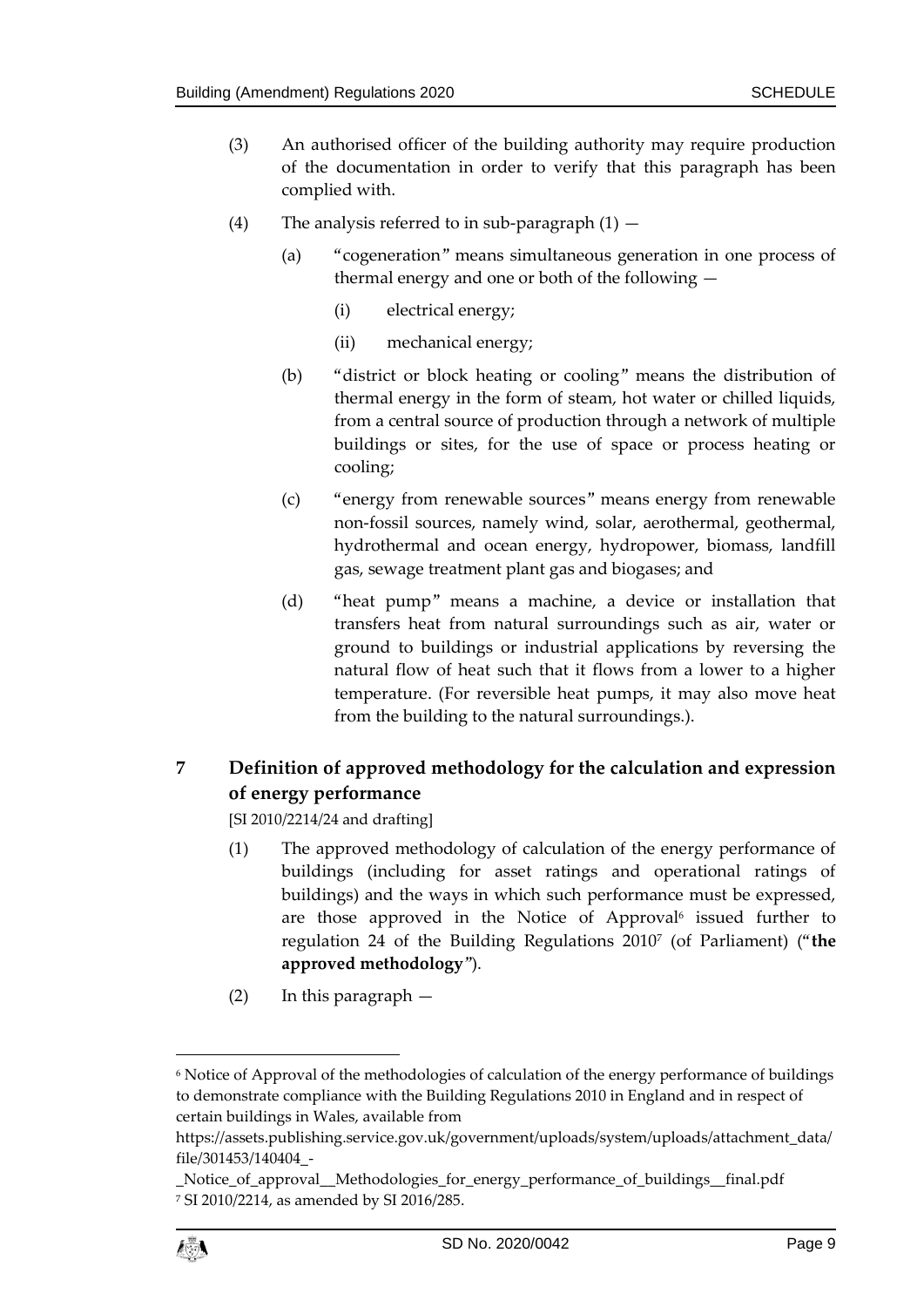- "asset rating" means an energy performance indicator determined from the amount of energy estimated to meet the different needs associated with a standardised use of the building; and
- "operational rating" means an energy performance indicator determined from the amount of energy consumed during the occupation of a building over a period of time and the energy demand associated with a typical use of the building over that period.

#### **8 Calculation of energy performance requirements for a new building**

- (1) Energy performance requirements for a new building that is a dwelling must be calculated and expressed in accordance with the approved methodology in the form of the SAP value and target SAP value.
- (2) Energy performance requirements for a new building other than a dwelling must be calculated and expressed in accordance with the approved methodology in the form of  $CO<sub>2</sub>$  emission rates and target  $CO<sub>2</sub>$ emission rates.

#### **9 Energy performance targets for a new dwelling**

Where a new building that is a dwelling is erected the SAP value for that building must meet or exceed the target SAP value.

#### **10 Energy performance targets for buildings other than a dwelling**

Where a new building other than a dwelling is erected, the  $CO<sub>2</sub>$  emission rate for that building must not exceed the target  $CO<sub>2</sub>$  emission rate specified in the approved methodology.

#### **11 Submission of energy performance information for new dwellings**

- (1) This paragraph applies where a new building that is a dwelling is erected.
- (2) Not later than the day before the work starts, the person carrying out the work must give the building authority a notice which specifies —
	- (a) the target SAP value and the SAP value for the dwelling as designed; and
	- (b) a list of specifications to which the dwelling is to be constructed.
- (3) Not later than 5 days after the work has been completed, the person carrying out the work must give the building authority a notice that specifies —
	- (a) the target SAP value and the SAP value for the building as constructed; and

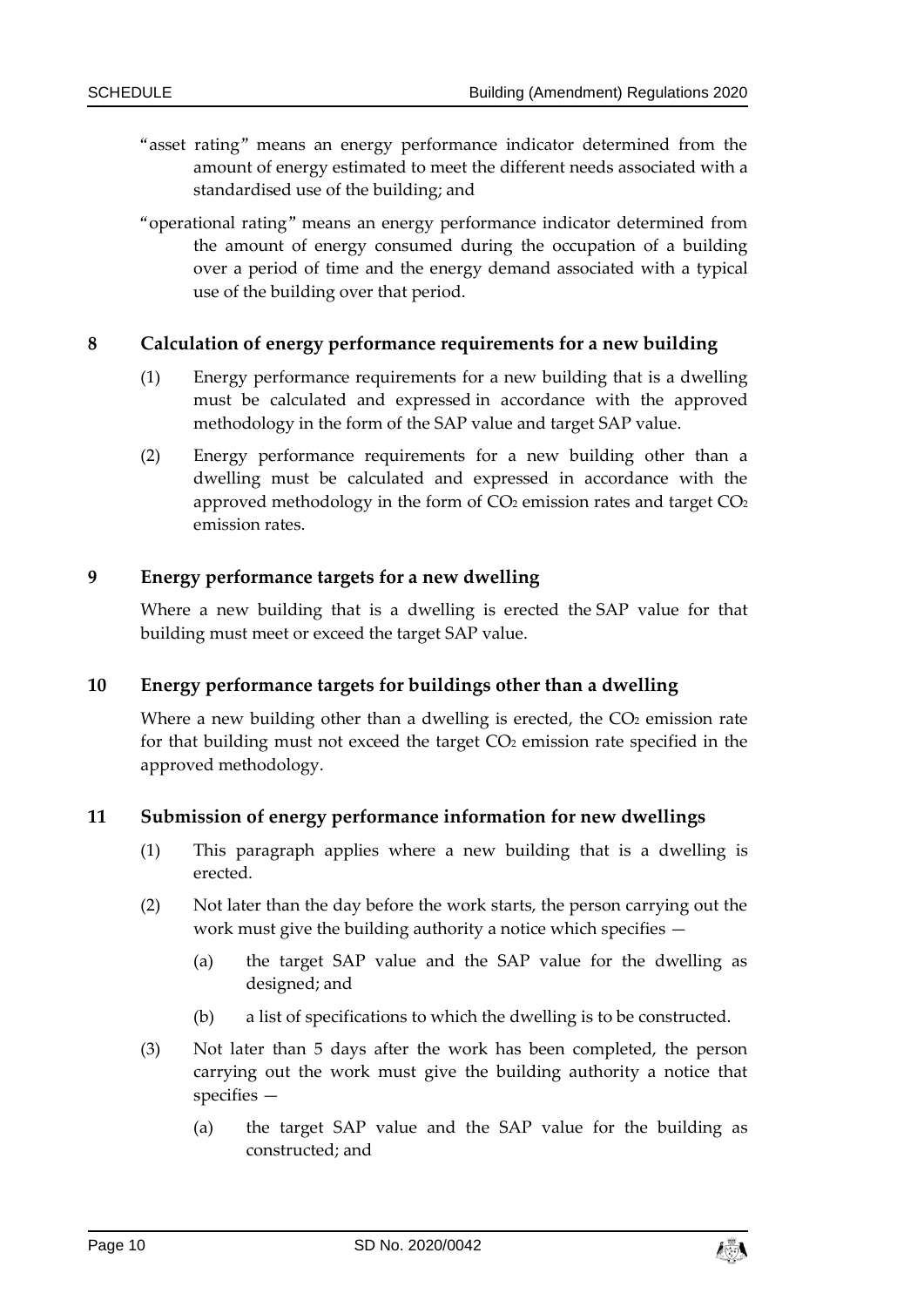- (b) whether the dwelling has been constructed in accordance with the list of specifications referred to in sub-paragraph (2)(b), and if not a list of any changes to those specifications.
- (4) In this paragraph, "specifications" means specifications used for the calculation of the CO<sub>2</sub> emission rate and the fabric energy efficiency rate.

#### **12 Submission of energy performance information for a new building other than a dwelling**

- (1) This paragraph applies where a building other than a dwelling is erected.
- (2) Not later than the day before the work starts the person carrying out the work must give the building authority a notice that specifies —
	- (a) the target  $CO<sub>2</sub>$  emission rate for the building, calculated and expressed in accordance with the approved methodology;
	- (b) the  $CO<sub>2</sub>$  emission rate for that building as designed, calculated and expressed in accordance with the approved methodology; and
	- (c) a list of specifications to which that building is to be constructed.
- (3) Not later than 5 days after the work has been completed, the person carrying out the work must give the building authority a notice that specifies —
	- (a) the target CO<sup>2</sup> emission rate for that building, calculated and expressed in accordance with the approved methodology;
	- (b) the  $CO<sub>2</sub>$  emission rate for that building as constructed, calculated and expressed in accordance with the approved methodology; and
	- (c) whether that building has been constructed in accordance with the list of specifications referred to in sub-paragraph  $2(c)$ , and if not a list of any changes to those specifications.
- (4) In this paragraph, "specifications" means specifications used for the calculation of the  $CO<sub>2</sub>$  emission rate.  $\boldsymbol{\mathsf{E}}$